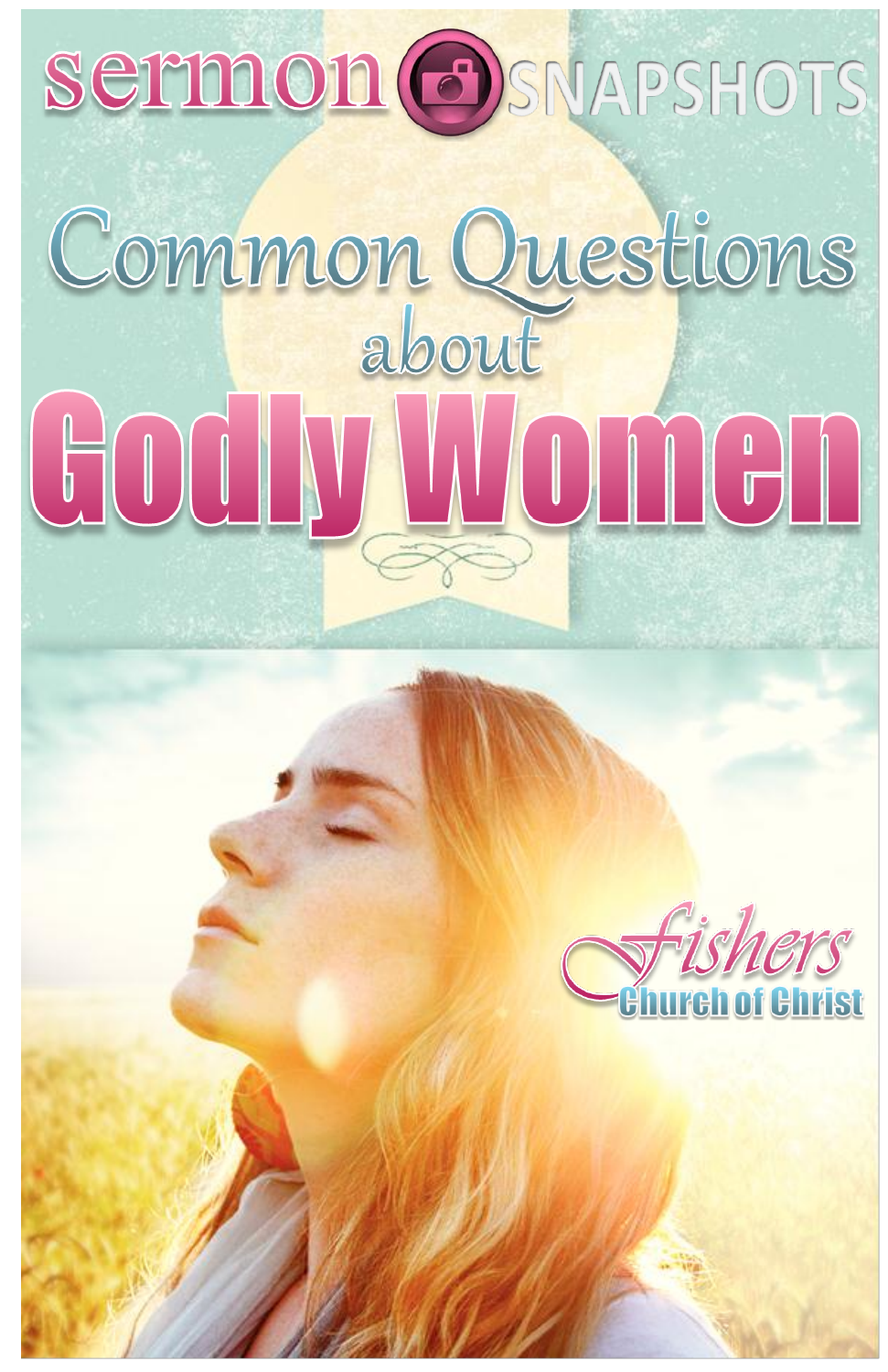# Can a Woman Preach?

**Because women have made many strides in modern culture, the role of women in the church has become a heated issue for many. Consequently, many are leaving behind the Bible in their quest for "equal rights for women" in the church. So we ask, "What does the Scripture say?" The bottom line is that the Bible clearly and explicitly forbids "women preachers" (in the sense of public proclamation of God's word to men). No amount of sophistry can change what God said!** 

#### **First, let us identify some erroneous standards…**

- o Tradition or personal opinion cannot decide this issue for us (Matthew 15:7-9)
- o Elders or "church councils" cannot decide this issue for us (James 4:12)
- o Female ability or intelligence cannot decide this issue for us (that's not the issue)
- o *In truth, only the Bible is right!* We must appeal to book, chapter, and verse! (Col. 3:17)

#### **"Let your women keep silent in the churches" (1 Corinthians 14:34-35)**

- o In this context, "speak" and "keep silent" indicate *publicly addressing the group*  $(v.26-34)$
- o Kept in its proper context, there *could not be a stronger statement* against women preachers!
- o Note: In v.35, "ask" involved *much more than "just" asking questions* (v.33, 34b, 35b, 40): E.g., *why ask husbands?* Why not ask a preacher, elder, or some other knowledgeable one? The answer is that the speaker's *"wives"* were interrupting, or perhaps even openly disputing

#### **"I do not allow a woman to teach…but to be in silence" (1 Timothy 2:12)**

- $\overline{\circ}$  Context is not limited to a church building or church assembly, but applies *"everywhere"* (v.8)
- o Indeed, this context refers to ANY TIME *men and women are together* (v.12; but compare Titus 2:3-5)
- o Also, in this context, the word "teach" means *"to deliver didactic discourses"*  ( J.H. Thayer)
- o Finally, the *"silence"* is not absolute, but is contrasted with *public proclamation* of the word. *Again, there could not be a stronger statement against women preachers!*

#### **This does NOT totally forbid women from ALL teaching (Acts 8:3-4)**

- o She may teach children (2 Timothy 1:5; 3:14-15)
- o She may teach other women (Titus 2:3-5)
- o She may teach individual men (Acts 18:26) *– by conversation vs. proclamation*
- o But she *cannot preach, teach, lecture, or lead* ANY gathering where men are present**!**

#### **A quick analysis of arguments used to defend women preachers**

- o Women taught in the Old Testament (Exodus 15:20-21; Judges 4:4-5) *– true, but this was NOT public preaching!*
- o Women taught in the New Testament (Acts 2:17-18; 21:9) *– true, but we must harmonize ALL verses*
- o Women were "declared equal" to men (Galatians 3:26-28) *– true, but this refers to salvation, not preaching*
- o Women were only limited by ancient culture *– yet 1 Timothy 2:13-14 ties it to creation, not culture!*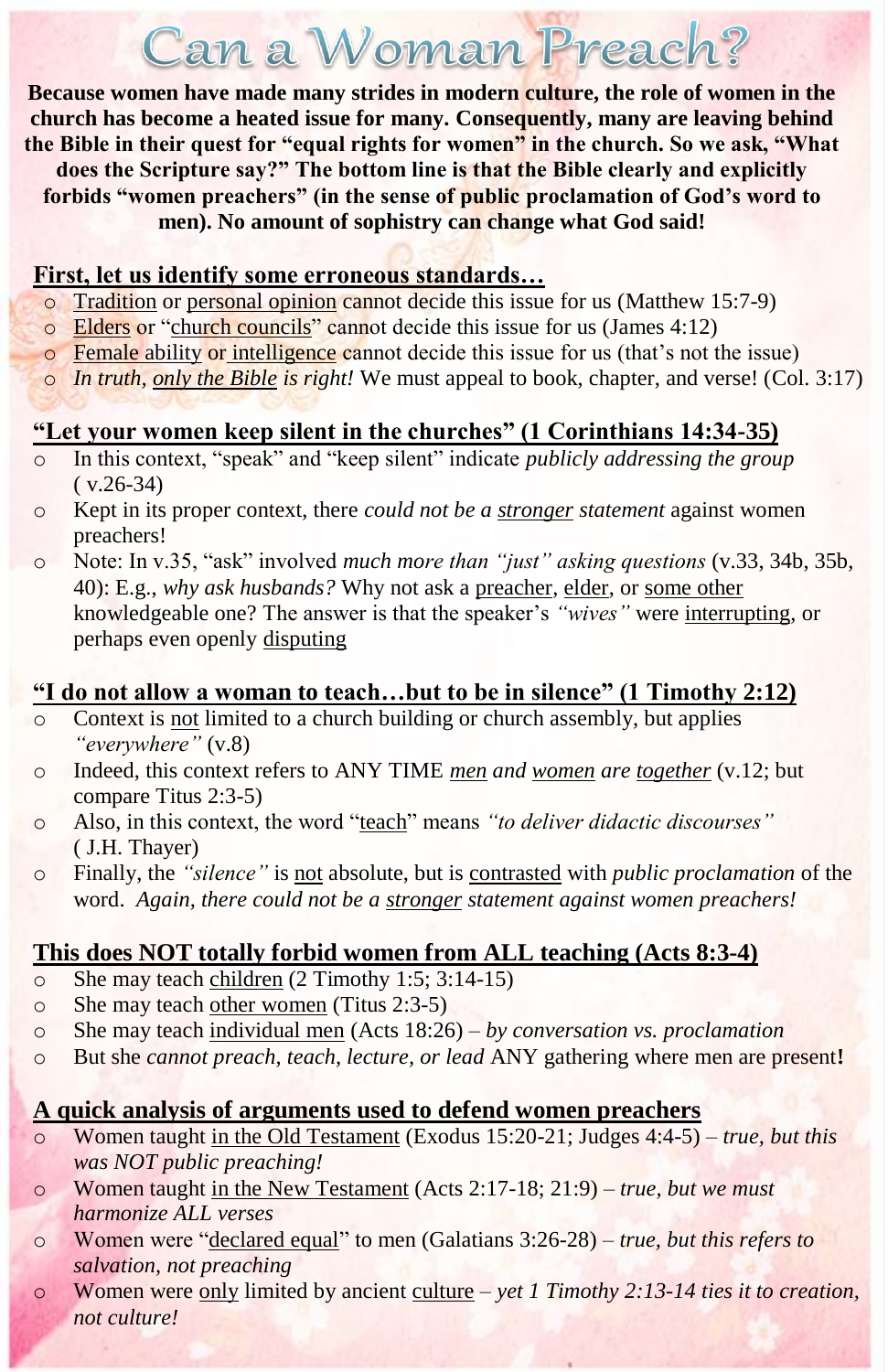# What are the rights of Godly Women?

**We often speak of what a woman "can't" do, but we forget to address what she "can" do! Further, long-standing human tradition, as well as modern society, has brought much confusion to this issue. But we are only interested in what the Bible says about it. Let's discuss some of the rights of women, according to the Bible. And since they are God-given rights, we had better think twice before we try to limit them! But there are also limitations placed upon women, which must be understood and respected (Corinthians 14:34; 1 Timothy 2:12); and we must not forgot those, either!**

#### **Domestic rights**

- The right to be loved (put on a pedestal), protected, and provided for (Ephesians 5:25)
- The right to be "understood" and "honored" as a vessel of fine china (1 Peter 3:7)
- The right to "manage the house" -- after all, it's THEIR domain! (1 Timothy 5:14)
- The right to make some decisions with regard to the home (Proverbs 31:16, 20, 27)

#### **Economic rights**

- They have a right to work outside the home (Acts 16:14; 18:1-3; Proverbs 31:13, 16, 24)
- Of course, "home" should be their priority! (Proverbs 31:15, 21; Titus 2:5, "homemakers")
- We offer no sympathy to those who abandon their domestic obligations for their career!
- If you're too busy to take care of the home, you're too busy! Quit, or adjust your schedule!

#### **Civic rights**

- There is some evidence that women may exercise some "authority" in civil affairs
- Consider Esther, who was a queen (Esther 2:17); and Deborah, who was a judge (Judges 4:4; 5:7)
- Further, the Ethiopian was not told to quit working for Queen Candace! (Acts 8:27)
- "Leading" and "prominent" women were converted to Christ (Acts 17:4, 12)

#### **Spiritual rights**

- They have a right to "learn" truth even to "ask" some questions! (1 Timothy 2:11; 1) Corinthians 14:35)
- They may teach Bible classes composed of children or other women (2 Timothy 1:5; 3:14-15; Titus 2:3-5)
- They have a right "serve" in a local church; e.g., prepare communion, help needy, etc. (Romans 16:1-2)
- They have a right to help select the workers (elders, deacons, etc.) in a local church (Acts 6:1-7)



*-Lanny Smith*